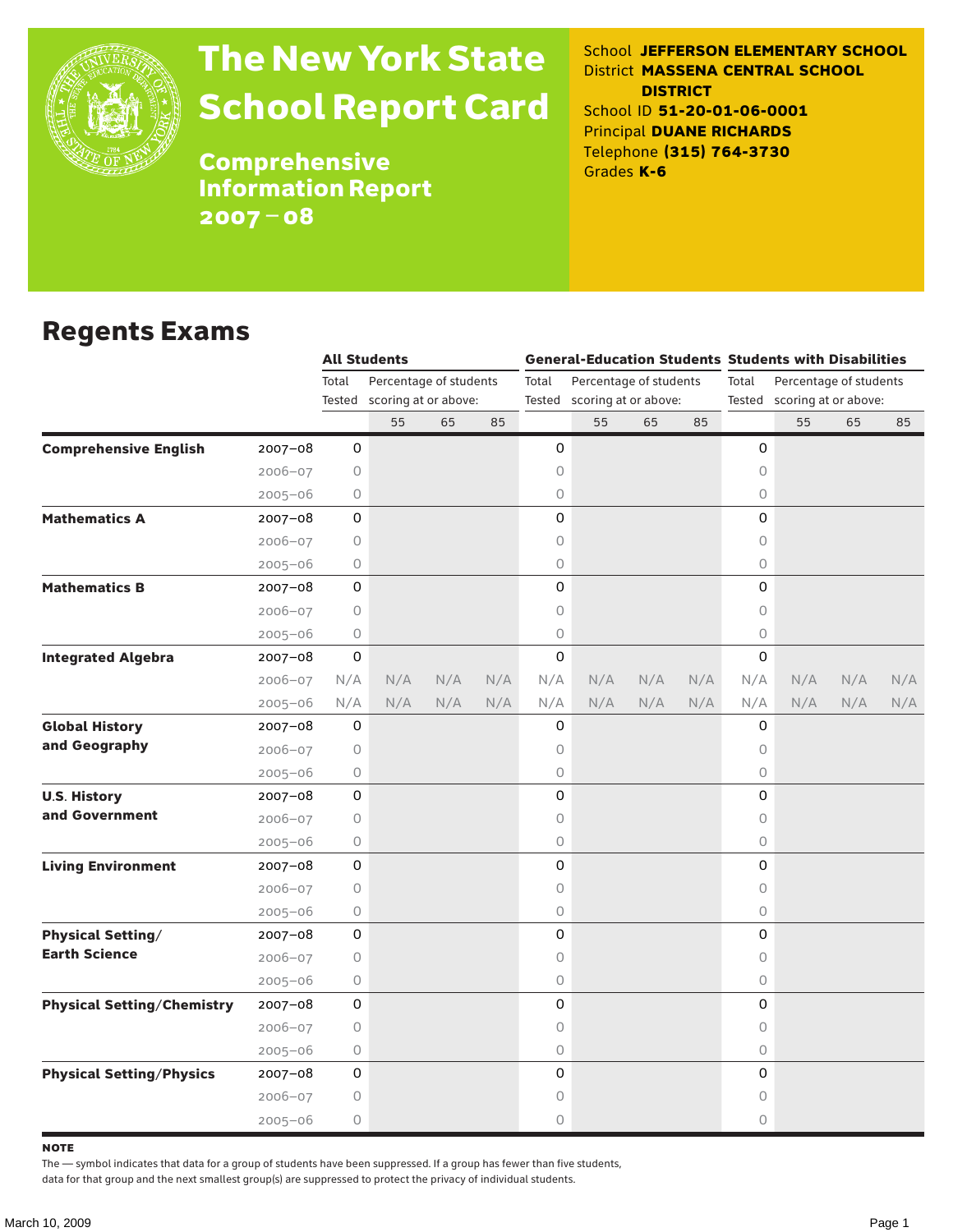School ID **51-20-01-06-0001**

#### New York State English as a Second Language Achievement Test (NYSESLAT)

|                  |             | <b>All Students</b> |                                   |                             |  |                                   | <b>General-Education Students</b> |  |                             |  |                                   | <b>Students with Disabilities</b> |  |                             |  |       |
|------------------|-------------|---------------------|-----------------------------------|-----------------------------|--|-----------------------------------|-----------------------------------|--|-----------------------------|--|-----------------------------------|-----------------------------------|--|-----------------------------|--|-------|
|                  |             | Total               |                                   | Percent of students scoring |  |                                   | Total                             |  | Percent of students scoring |  |                                   | Total                             |  | Percent of students scoring |  |       |
|                  |             |                     | Tested in each performance level: |                             |  | Tested in each performance level: |                                   |  |                             |  | Tested in each performance level: |                                   |  |                             |  |       |
|                  |             |                     |                                   | Begin. Interm. Adv.         |  | Prof.                             |                                   |  | Begin. Interm. Adv.         |  | Prof.                             |                                   |  | Begin. Interm. Adv.         |  | Prof. |
| <b>Listening</b> | 2007-08     | 0                   |                                   |                             |  |                                   | 0                                 |  |                             |  |                                   | 0                                 |  |                             |  |       |
| and Speaking     | $2006 - 07$ | 0                   |                                   |                             |  |                                   | 0                                 |  |                             |  |                                   | $\circ$                           |  |                             |  |       |
| $(Grades K-1)$   | $2005 - 06$ | 0                   |                                   |                             |  |                                   | $\circ$                           |  |                             |  |                                   | $\circ$                           |  |                             |  |       |
| <b>Reading</b>   | $2007 - 08$ | 0                   |                                   |                             |  |                                   | 0                                 |  |                             |  |                                   | 0                                 |  |                             |  |       |
| and Writing      | $2006 - 07$ | 0                   |                                   |                             |  |                                   | $\circ$                           |  |                             |  |                                   | $\circ$                           |  |                             |  |       |
| $(Grades K-1)$   | $2005 - 06$ | 0                   |                                   |                             |  |                                   | $\circ$                           |  |                             |  |                                   | 0                                 |  |                             |  |       |
| <b>Listening</b> | 2007-08     | 0                   |                                   |                             |  |                                   | 0                                 |  |                             |  |                                   | $\Omega$                          |  |                             |  |       |
| and Speaking     | $2006 - 07$ | 0                   |                                   |                             |  |                                   | $\circ$                           |  |                             |  |                                   | $\circ$                           |  |                             |  |       |
| (Grades $2-4$ )  | $2005 - 06$ | $\mathbf 1$         |                                   |                             |  |                                   | $\mathbf 1$                       |  |                             |  |                                   | $\circ$                           |  |                             |  |       |
| <b>Reading</b>   | $2007 - 08$ | 0                   |                                   |                             |  |                                   | 0                                 |  |                             |  |                                   | 0                                 |  |                             |  |       |
| and Writing      | 2006-07     | 0                   |                                   |                             |  |                                   | 0                                 |  |                             |  |                                   | $\circ$                           |  |                             |  |       |
| (Grades $2-4$ )  | $2005 - 06$ | $\mathbf 1$         |                                   |                             |  |                                   | $\mathbf{1}$                      |  |                             |  |                                   | 0                                 |  |                             |  |       |
| <b>Listening</b> | 2007-08     | 0                   |                                   |                             |  |                                   | 0                                 |  |                             |  |                                   | 0                                 |  |                             |  |       |
| and Speaking     | $2006 - 07$ | $\mathbf 1$         |                                   |                             |  |                                   | $\mathbf 1$                       |  |                             |  |                                   | 0                                 |  |                             |  |       |
| $(Grades 5-6)$   | $2005 - 06$ | $\overline{2}$      |                                   |                             |  |                                   | $\perp$                           |  |                             |  |                                   | 1                                 |  |                             |  |       |
| <b>Reading</b>   | $2007 - 08$ | 0                   |                                   |                             |  |                                   | 0                                 |  |                             |  |                                   | 0                                 |  |                             |  |       |
| and Writing      | $2006 - 07$ | $\mathbf 1$         |                                   |                             |  |                                   | $\mathbf 1$                       |  |                             |  |                                   | $\circ$                           |  |                             |  |       |
| $(Grades 5-6)$   | $2005 - 06$ | $\overline{2}$      |                                   |                             |  |                                   | $\mathbf 1$                       |  |                             |  |                                   | 1                                 |  |                             |  |       |
| <b>Listening</b> | $2007 - 08$ | 0                   |                                   |                             |  |                                   | 0                                 |  |                             |  |                                   | 0                                 |  |                             |  |       |
| and Speaking     | $2006 - 07$ | 0                   |                                   |                             |  |                                   | $\circ$                           |  |                             |  |                                   | $\circ$                           |  |                             |  |       |
| (Grades $7-8$ )  | $2005 - 06$ | 0                   |                                   |                             |  |                                   | 0                                 |  |                             |  |                                   | 0                                 |  |                             |  |       |
| <b>Reading</b>   | $2007 - 08$ | 0                   |                                   |                             |  |                                   | 0                                 |  |                             |  |                                   | 0                                 |  |                             |  |       |
| and Writing      | $2006 - 07$ | 0                   |                                   |                             |  |                                   | $\circ$                           |  |                             |  |                                   | $\circ$                           |  |                             |  |       |
| $(Grades 7-8)$   | $2005 - 06$ | 0                   |                                   |                             |  |                                   | $\bigcirc$                        |  |                             |  |                                   | 0                                 |  |                             |  |       |
| <b>Listening</b> | $2007 - 08$ | 0                   |                                   |                             |  |                                   | 0                                 |  |                             |  |                                   | 0                                 |  |                             |  |       |
| and Speaking     | $2006 - 07$ | 0                   |                                   |                             |  |                                   | $\circ$                           |  |                             |  |                                   | $\circ$                           |  |                             |  |       |
| $(Grades g-12)$  | $2005 - 06$ | 0                   |                                   |                             |  |                                   | $\bigcirc$                        |  |                             |  |                                   | 0                                 |  |                             |  |       |
| <b>Reading</b>   | 2007-08     | 0                   |                                   |                             |  |                                   | 0                                 |  |                             |  |                                   | 0                                 |  |                             |  |       |
| and Writing      | $2006 - 07$ | 0                   |                                   |                             |  |                                   | 0                                 |  |                             |  |                                   | $\circ$                           |  |                             |  |       |
| $(Grades g-12)$  | $2005 - 06$ | 0                   |                                   |                             |  |                                   | $\circ$                           |  |                             |  |                                   | 0                                 |  |                             |  |       |

#### **NOTE**

The — symbol indicates that data for a group of students have been suppressed. If a group has fewer than five students,

data for that group and the next smallest group(s) are suppressed to protect the privacy of individual students.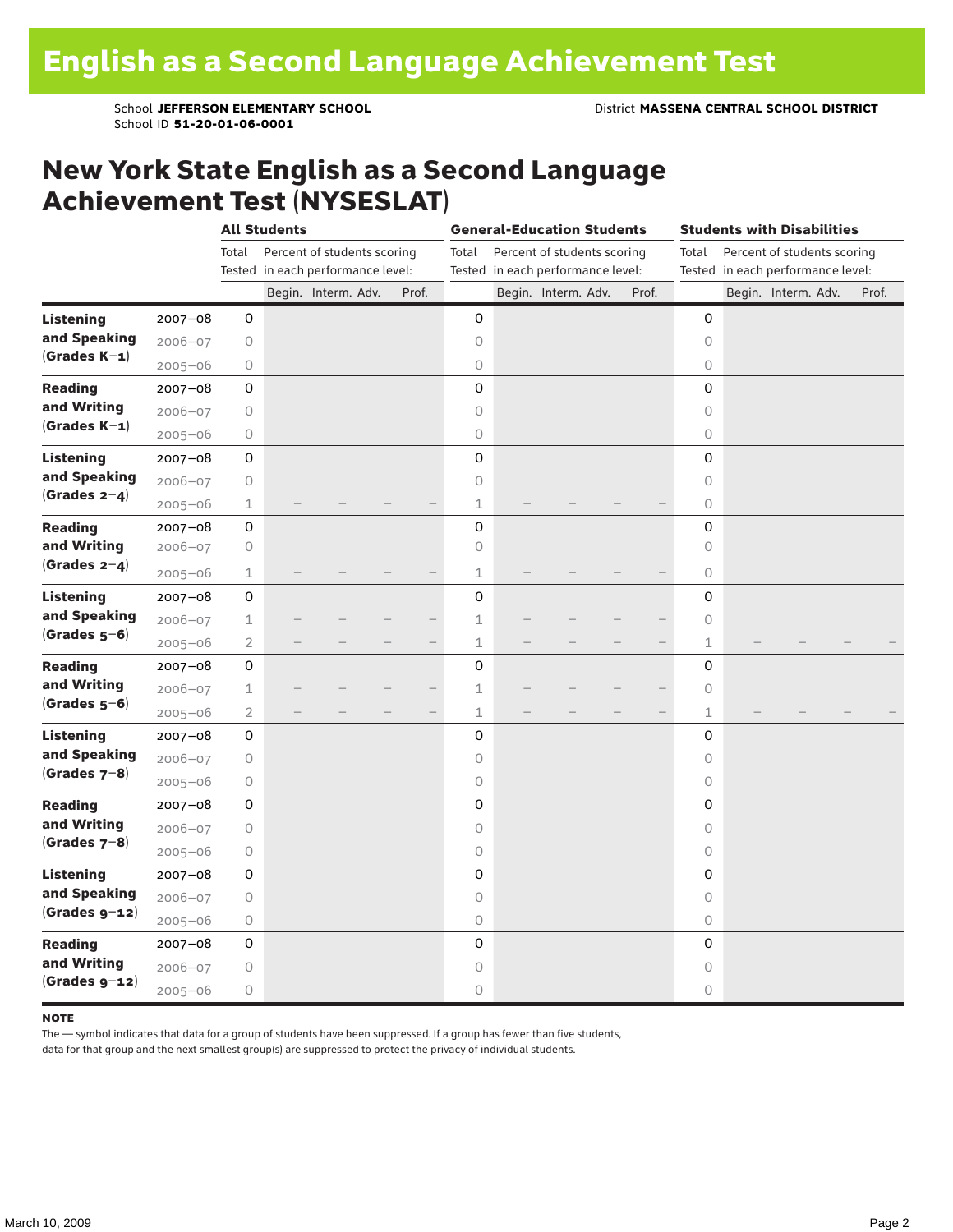School ID **51-20-01-06-0001**

### Elementary/Middle-Level Social Studies 2007–08

|                            | <b>All Students</b>                                         |    |    |     |     |       | <b>General-Education Students</b>                  |                                                             | <b>Students with Disabilities</b> |   |  |  |  |   |  |
|----------------------------|-------------------------------------------------------------|----|----|-----|-----|-------|----------------------------------------------------|-------------------------------------------------------------|-----------------------------------|---|--|--|--|---|--|
|                            | Percentage of students<br>Total<br>Tested scoring at level: |    |    |     |     | Total | Percentage of students<br>Tested scoring at level: | Percentage of students<br>Total<br>Tested scoring at level: |                                   |   |  |  |  |   |  |
|                            |                                                             |    |    |     | 4   |       |                                                    |                                                             |                                   |   |  |  |  | 4 |  |
| <b>Elementary</b><br>Level | 56                                                          | 4% | 5% | 59% | 32% | 52    |                                                    |                                                             |                                   |   |  |  |  |   |  |
| <b>Middle Level</b>        |                                                             |    |    |     |     | 0     |                                                    |                                                             |                                   | 0 |  |  |  |   |  |

#### 2004 Total Cohort Performance on Regents Exams After Four Years

|                                        | <b>All Students</b> |                                                 |  |              | <b>General-Education Students</b> |                                                 |  |              |  |                  | <b>Students with Disabilities</b>  |  |                    |  |  |  |
|----------------------------------------|---------------------|-------------------------------------------------|--|--------------|-----------------------------------|-------------------------------------------------|--|--------------|--|------------------|------------------------------------|--|--------------------|--|--|--|
|                                        | Cohort<br>Enrollm   | Percentage of<br>students scoring:<br>$55 - 64$ |  | 65-84 85-100 | Cohoi<br>o.<br>屲                  | Percentage of<br>students scoring:<br>$55 - 64$ |  | 65-84 85-100 |  | Cohort<br>S<br>문 | Percentage of<br>students scoring: |  | 55-64 65-84 85-100 |  |  |  |
| <b>Global History</b><br>and Geography | 0                   |                                                 |  |              | 0                                 |                                                 |  |              |  | 0                |                                    |  |                    |  |  |  |
| <b>U.S. History</b><br>and Government  | 0                   |                                                 |  |              | 0                                 |                                                 |  |              |  | 0                |                                    |  |                    |  |  |  |
| <b>Science</b>                         | 0                   |                                                 |  |              | 0                                 |                                                 |  |              |  | 0                |                                    |  |                    |  |  |  |

### New York State Alternate Assessments (NYSAA) 2007–08

|                         | <b>All Students</b> |                                                |               |   |   |  |  |  |  |  |  |
|-------------------------|---------------------|------------------------------------------------|---------------|---|---|--|--|--|--|--|--|
|                         | Total               | Number of students scoring<br>Tested at Level: |               |   |   |  |  |  |  |  |  |
|                         |                     | 1                                              | $\mathcal{P}$ | 3 | 4 |  |  |  |  |  |  |
| <b>Elementary Level</b> |                     |                                                |               |   |   |  |  |  |  |  |  |
| Social Studies          | $\mathbf{1}$        |                                                |               |   |   |  |  |  |  |  |  |
| <b>Middle Level</b>     |                     |                                                |               |   |   |  |  |  |  |  |  |
| Social Studies          | $\Omega$            |                                                |               |   |   |  |  |  |  |  |  |
| <b>Secondary Level</b>  |                     |                                                |               |   |   |  |  |  |  |  |  |
| English Language Arts   | O                   |                                                |               |   |   |  |  |  |  |  |  |
| <b>Mathematics</b>      | O                   |                                                |               |   |   |  |  |  |  |  |  |
| <b>Social Studies</b>   | O                   |                                                |               |   |   |  |  |  |  |  |  |
| Science                 | O                   |                                                |               |   |   |  |  |  |  |  |  |

The New York State Alternate Assessment (NYSAA) is for students with severe cognitive disabilities. Results for students taking the NYSAA in English language arts, mathematics, and science at the elementary and middle levels are available in the *Accountability and Overview Report* part of *The New York State Report Card*.

The — symbol indicates that data for a group of students have been suppressed. If a group has fewer than five students, data for that group and the next smallest group(s) are suppressed to protect the privacy of individual students.

**NOTE**